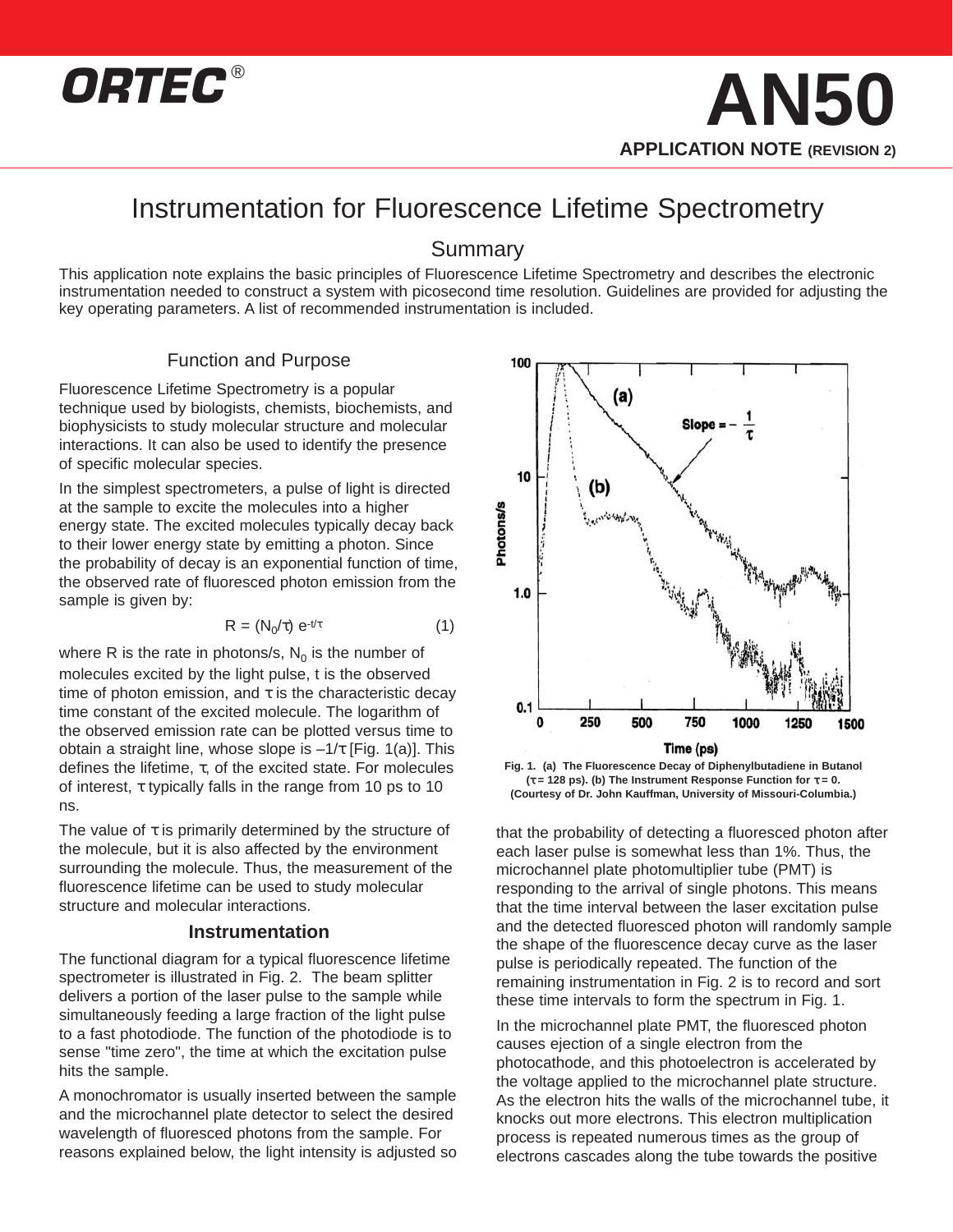

**Fig. 2. Typical Block Diagram for a Fluorescence Lifetime Spectrometer.**

anode. When the group of electrons arrives at the anode, it generates a negative polarity pulse on the 50-Ω load, with an amplitude on the order of 20 mV and a width of approximately 400 ps FWHM (Full Width at Half Maximum).

Further amplification of the microchannel plate PMT output is necessary before the pulse can be used to generate a precise timing signal. The amplifier section of the Model 9327 1-GHz Amplifier and Timing Discriminator provides that function, with a gain and rise time that are matched to the microchannel plate signal. At the output of the amplifier section the pulse is still extremely narrow (~600 ps FWHM). The amplitude also varies over a wide range, because of fluctuations in the electron multiplication yields in the microchannel plate PMT. The difficult task of deriving the timing information from these narrow pulses, in spite of their varying amplitudes, is handled by the timing discriminator in the 9327. A special technology employing ultra-fast circuits enables the timing discriminator to define the arrival time of these narrow pulses with picosecond precision, while exhibiting negligible sensitivity to the amplitude variations. The output of the timing discriminator is a fast logic pulse that tells the time-to-amplitude converter exactly when the fluoresced photon arrived.

Detecting the arrival of the laser pulse is somewhat easier, because the pulse consists of a large number of photons. Usually a fast photodiode provides adequate sensitivity to convert the detected laser pulse into a fast electronic pulse. Depending on the light pulse intensity, a small amount of gain may be needed before feeding the pulse to the timing discriminator. The amplifier section of the Model 9327 provides that gain, and produces a pulse

that is quite narrow and suffers moderate pulse amplitude fluctuations. The timing discriminator section of the Model 9327 accurately defines the arrival time of these pulses with negligible sensitivity to the amplitude fluctuations. As a result, the fast logic output of the Model 9327 tells the time-to-amplitude converter precisely when the laser pulse occurred.

Time spectrometry in the range of 10 ps to 100 ns requires the use of a Time-to-Amplitude Converter (TAC)\*. Receipt of a "start" signal initiates the linear charging of a capacitor in the TAC. When the "stop" signal arrives, the charging of the capacitor ceases, so that the voltage left on the capacitor is proportional to the time interval between the "start" and "stop" pulses. The final voltage on the capacitor is strobed to form an output pulse whose amplitude is proportional to the time interval.

Logically, one would expect the laser pulse to be used as the "start" signal and the fluoresced photon for the "stop" pulse. However, this would result in more than 99% of the conversions consisting of "start" pulses without "stop" pulses. That generates excessive dead time in the TAC and multichannel analyzer, due to a high rate of useless events. The excessive dead time can be eliminated by reversing the sources of "start" and "stop" pulses. The fluoresced photon pulse is used to start the TAC, while the laser pulse is delayed by about 45 ns and becomes the "stop" pulse. With this arrangement every useful "start" pulse is accompanied by a "stop" pulse, and the TAC operates at the much lower rate set by the fluoresced photons. As a consequence of the reversed start/stop scheme the time spectrum is reversed, with zero time at the right and longer times towards the left. That is easily corrected when plotting the data.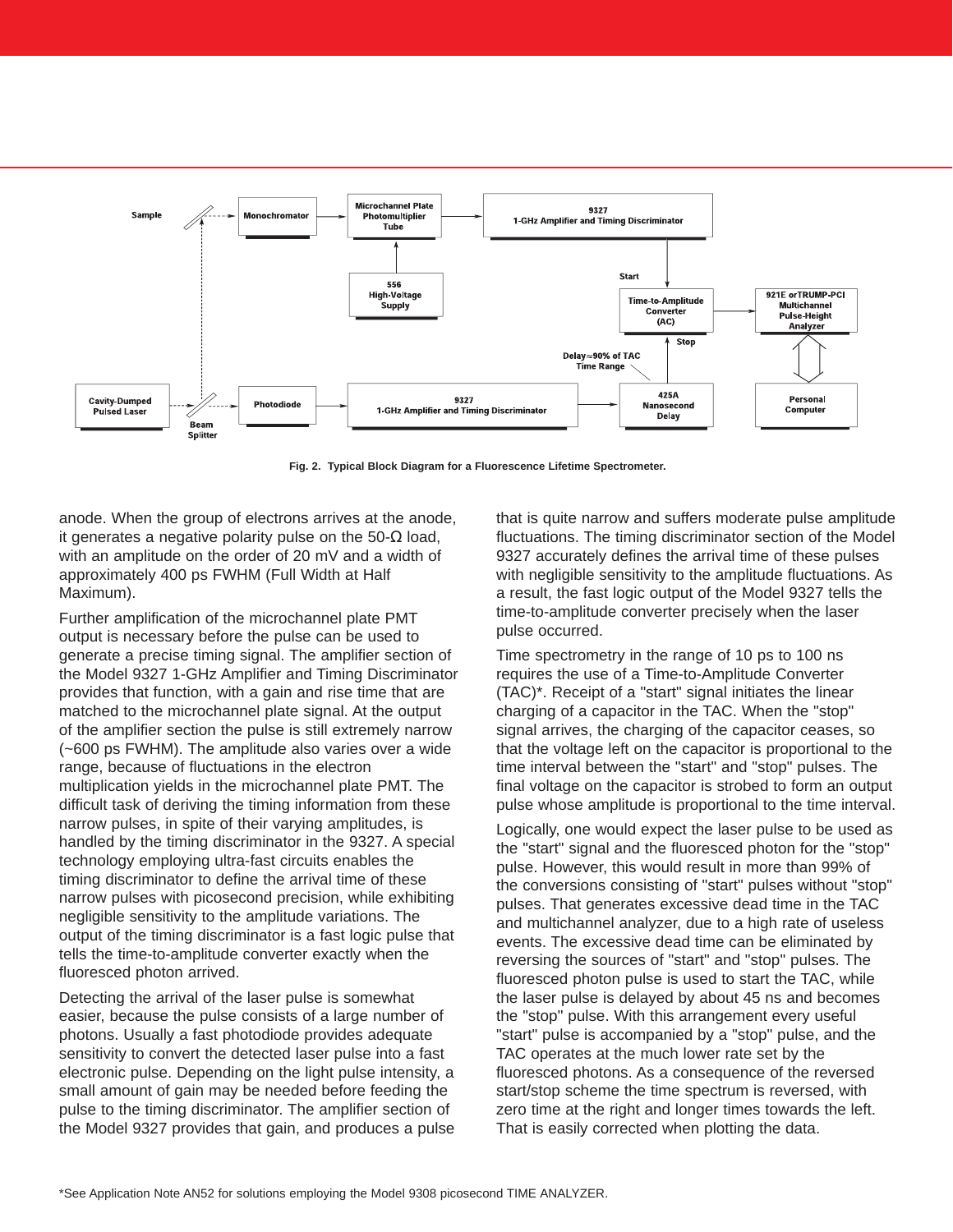## **AN50 APPLICATION NOTE (REVISION 2)**

The multichannel analyzer (MCA) measures the amplitude of the analog pulse from the TAC, converts the measurement to a digital number, and adds the event to the memory location designated by the digital number. This process is repeated on a pulse-by-pulse basis to build a histogram that forms the spectrum illustrated in Fig. 1(a).

#### **Accounting for the Instrument Response Function**

The instrument response function (IRF) is the shape of the time spectrum when the fluorescence decay time is negligible [Fig. 1(b)]. The IRF can be recorded by reflecting a small portion of the laser pulse into the microchannel plate PMT from a sample that does not fluoresce. Instrument response functions with a full width at half maximum (FWHM) of 30 ps to 60 ps can be obtained with the apparatus in Fig. 2. The measured fluorescence decay curve [Fig. 1(a)] is the convolution of the IRF with the exponential decay of the molecule. If the decay time constant is long compared to the FWHM of the IRF, it is relatively easy to determine  $τ$  from the slope of the decay curve. When  $\tau$  approaches the FWHM of the IRF, a fitting function must be generated by convolution of a measured IRF with Equation 1. The resulting function is fitted to the spectrum by a computer to determine the value of  $\tau$  that yields the best fit to the measured data. With this technique, decay time constants as short as 10 ps can be measured.

Some systems of molecules exhibit multiple decay time constants. In such cases, the software adjusts multiple exponential decays to fit the measured data.

#### **The Laser Repetition Rate and the Fluoresced Photon Rate**

A high-resolution TAC measures the time interval from the first accepted "start" pulse to the next "stop" pulse. It ignores all subsequent "start" pulses and any additional "stop" pulses until it has finished converting the first pair of "start" and "stop" pulses. If the probability of detecting more than one fluoresced photon after each laser pulse is high, the TAC will give preference to the early photons, and will tend to exclude the photons from later decays. Such a bias towards shorter time intervals would distort the shape of the spectrum and lead to an erroneous value for τ. The distortion of the spectrum can be rendered negligible by adjusting the detected counting rate of the fluoresced photons so that the probability of detecting a single photon after a laser pulse is less than 0.01 (i.e., 1%). This implies that the probability of detecting two photons after a laser pulse is less than

 $(0.01)$ ,<sup>2</sup> which is less than 1% of the single photon probability. This makes the spectrum distortion negligible. If the laser repetition rate is  $r<sub>L</sub>$  pulses/s, then the optics must be restricted so that the fluoresced photon counting rate, r<sub>f</sub>, satisfies Equation 2.

$$
r_{f} < 0.01 r_{L} \tag{2}
$$

The interval between successive excitation pulses from the laser must be greater than the longest time to be recorded in the spectrum (typically 50 ns). Usually the laser repetition rate is too high, and it must be reduced by employing a "pulse picker (pockels cell)" or a "cavity dump" to transmit to the sample only the pulses that are spaced far enough apart.

Further restriction of the laser repetition rate or the optics may be necessary to accommodate the total processing dead time  $T_d$ , of the TAC and multichannel analyzer. The total dead time is the sum of (a) the TAC time range, (b) the TAC output pulse width, and (c) the longer of i) the TAC reset time, or ii) the MCA processing time. To keep dead time losses less than 50%, Equation 3 must be satisfied.

$$
r_{f} < 0.5 / T_{d} \tag{3}
$$

For a total dead time of 9 µs, which is typical of the TRUMP-PCI-8k MCA coupled with the Model 566 TAC, the fluoresced counting rate must be kept below 55,555 photons/s. Faster MCAs, such as the Model 921E, can reduce the dead time to about 2.5 µs for a factor of 3.6 improvement. The condition in Equation 3 can be met either by further restriction of the optics to lower  $r_f$ , or by reducing the laser repetition rate.

#### **Alternate Excitation Sources and Detectors**

Flashlamps are often used in place of the laser because the cost and complexity of a flashlamp system is substantially lower. On the other hand, the pulse width of a flashlamp (0.8 ns FWHM) is much greater than available laser pulse widths (<10 ps). Consequently, minimum measurable lifetimes with a flashlamp are about 200 ps, compared to 10 ps with a pulsed laser. Flashlamps also have an intrinsically lower repetition rate (<100 kHz) than lasers (~100 MHz).

When flashlamps are used, the expensive micro-channel plate PMT can be replaced with a more economical, 12 stage photomultiplier tube. Some flashlamps provide an electronic pulse suitable for operating the "stop" input of the TAC. If such a signal is not available, the photodiode in Fig. 2 can be replaced with a conventional PMT. Avalanche photodiodes can also be used to detect the excitation light pulse with either flashlamps or lasers.